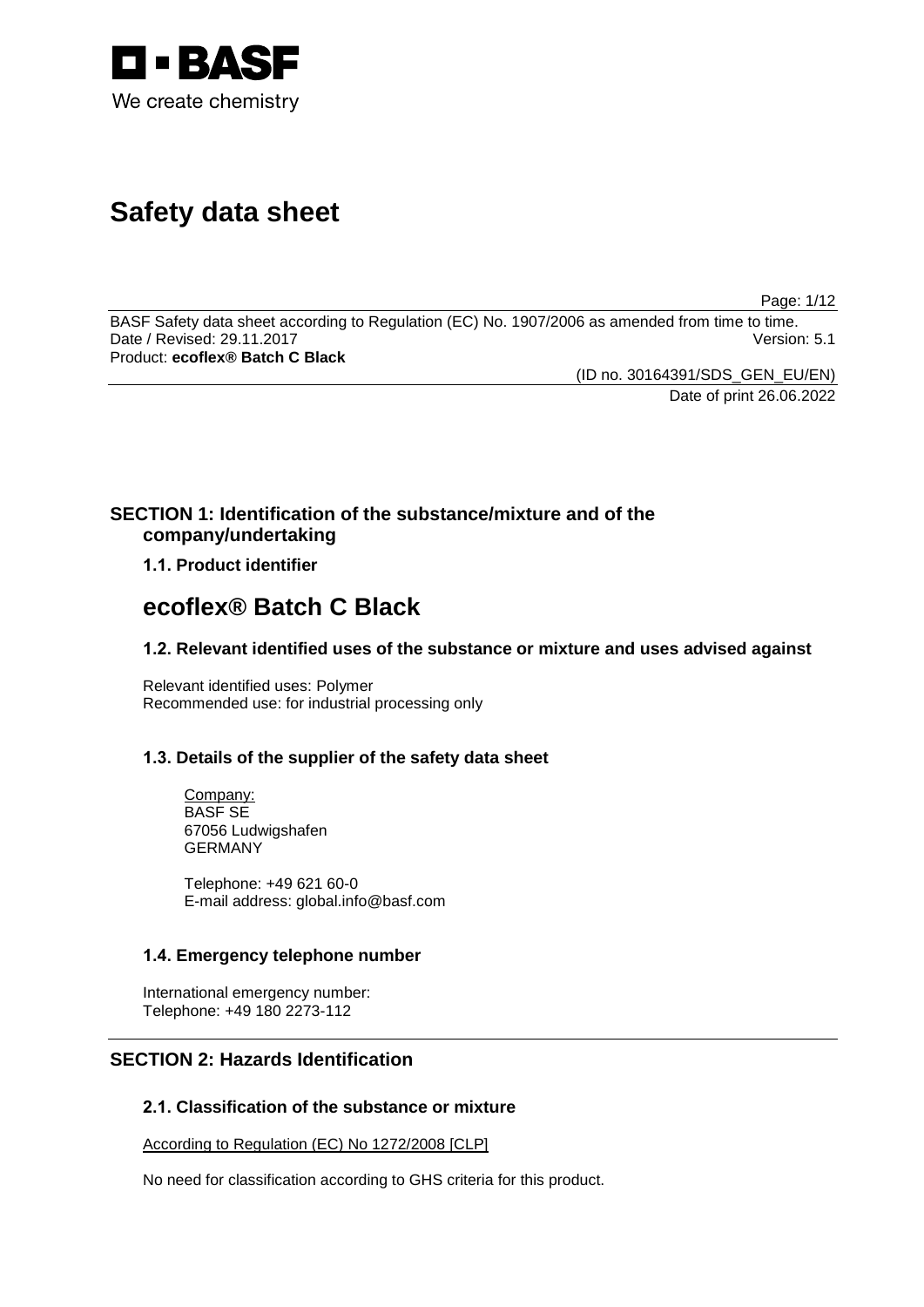Page: 2/12

BASF Safety data sheet according to Regulation (EC) No. 1907/2006 as amended from time to time. Date / Revised: 29.11.2017 **Version: 5.1** Product: **ecoflex® Batch C Black**

> (ID no. 30164391/SDS\_GEN\_EU/EN) Date of print 26.06.2022

## **2.2. Label elements**

According to Regulation (EC) No 1272/2008 [CLP]

The product does not require a hazard warning label in accordance with GHS criteria.

## **2.3. Other hazards**

According to Regulation (EC) No 1272/2008 [CLP]

No specific dangers known, if the regulations/notes for storage and handling are considered.

# **SECTION 3: Composition/Information on Ingredients**

## **3.1. Substances**

Not applicable

## **3.2. Mixtures**

Chemical nature

Preparation based on: polyester, modified

# **SECTION 4: First-Aid Measures**

# **4.1. Description of first aid measures**

Remove contaminated clothing.

If inhaled:

After inhalation of decomposition products, remove the affected person to a source of fresh air and keep calm. Provide medical aid. If difficulties occur after dust has been inhaled, remove to fresh air and seek medical attention.

On skin contact:

Areas affected by molten material should be quickly placed under cold running water. Burns caused by molten material require hospital treatment.

#### On contact with eyes:

In case of contact with the eyes, rinse immediately for at least 15 minutes with plenty of water. If irritation develops, seek medical attention.

On ingestion:

Rinse mouth and then drink plenty of water. If difficulties occur: Seek medical attention. Never induce vomiting or give anything by mouth if the victim is unconscious or having convulsions.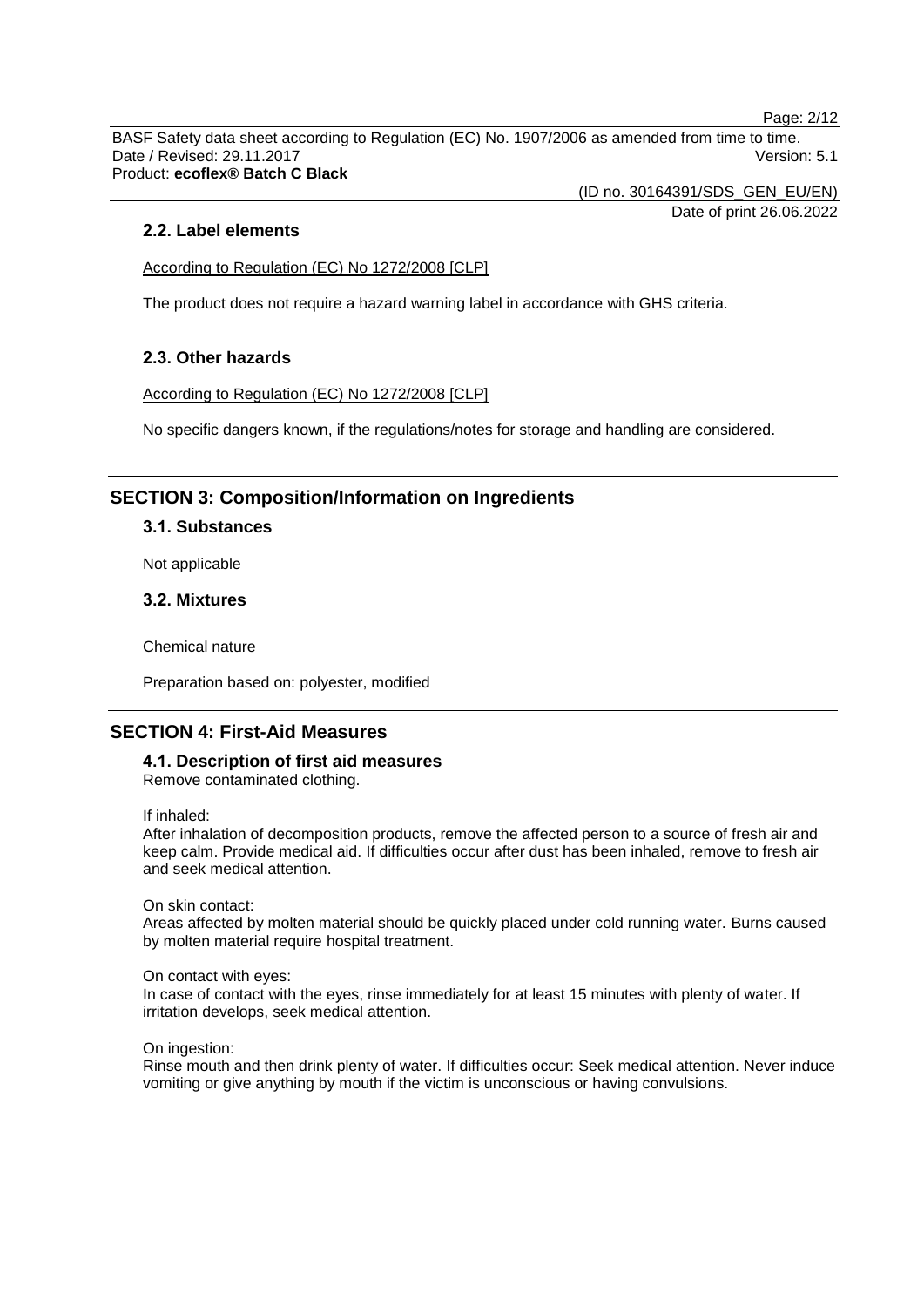Page: 3/12

BASF Safety data sheet according to Regulation (EC) No. 1907/2006 as amended from time to time. Date / Revised: 29.11.2017 **Version: 5.1** Product: **ecoflex® Batch C Black**

(ID no. 30164391/SDS\_GEN\_EU/EN)

#### Date of print 26.06.2022

## **4.2. Most important symptoms and effects, both acute and delayed**

Symptoms: No significant reaction of the human body to the product known.

Hazards: No hazard is expected under intended use and appropriate handling.

## **4.3. Indication of any immediate medical attention and special treatment needed**

Treatment: Treat according to symptoms (decontamination, vital functions), no known specific antidote.

# **SECTION 5: Fire-Fighting Measures**

## **5.1. Extinguishing media**

Suitable extinguishing media: water spray, foam, dry powder, carbon dioxide

Unsuitable extinguishing media for safety reasons: water jet

## **5.2. Special hazards arising from the substance or mixture**

carbon monoxide, Carbon dioxide, tetrahydrofuran, fumes/smoke, carbon black, harmful vapours Formation of further decomposition and oxidation products depends upon the fire conditions. Under special fire conditions traces of other toxic substances are possible.

## **5.3. Advice for fire-fighters**

Special protective equipment: Wear a self-contained breathing apparatus.

Further information:

The degree of risk is governed by the burning substance and the fire conditions. In case of combustion evolution of toxic gases/vapours possible. Dispose of fire debris and contaminated extinguishing water in accordance with official regulations.

## **SECTION 6: Accidental Release Measures**

High risk of slipping due to leakage/spillage of product.

## **6.1. Personal precautions, protective equipment and emergency procedures**

Avoid inhalation. Sources of ignition should be kept well clear.

## **6.2. Environmental precautions**

No special precautions necessary.

#### **6.3. Methods and material for containment and cleaning up**

Sweep/shovel up. Avoid raising dust. Ensure adequate ventilation. Dispose of absorbed material in accordance with regulations.

#### **6.4. Reference to other sections**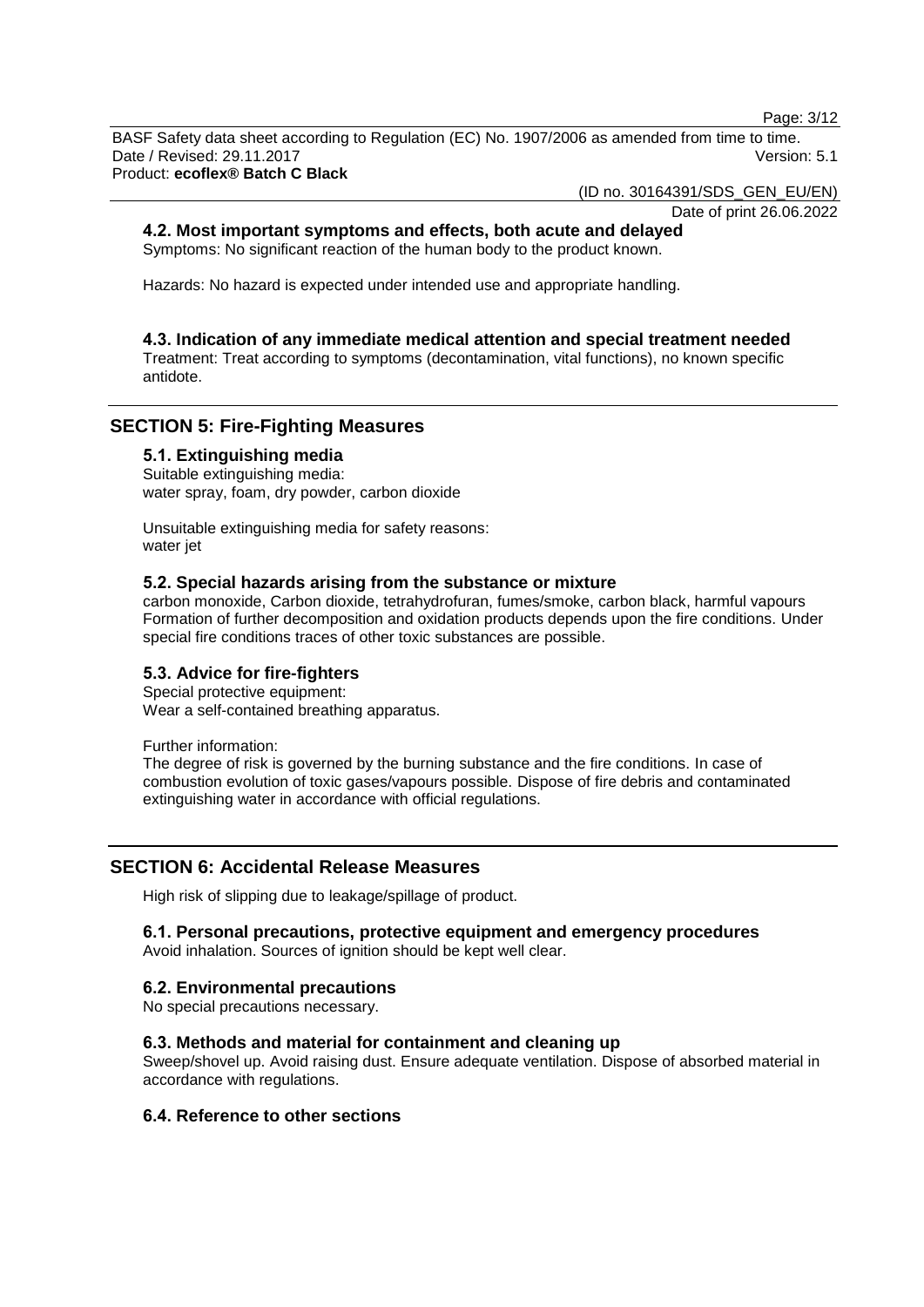Page: 4/12

BASF Safety data sheet according to Regulation (EC) No. 1907/2006 as amended from time to time. Date / Revised: 29.11.2017 **Version: 5.1** 

Product: **ecoflex® Batch C Black**

(ID no. 30164391/SDS\_GEN\_EU/EN)

Date of print 26.06.2022

Information regarding exposure controls/personal protection and disposal considerations can be found in section 8 and 13.

# **SECTION 7: Handling and Storage**

## **7.1. Precautions for safe handling**

Processing machines must be fitted with local exhaust ventilation. When working on exaust systems special safety precautions must be taken, because dangerous substances can accumulate in the residue of the exaust system. Avoid the formation and deposition of dust. Handle in accordance with good industrial hygiene and safety practice.

Protection against fire and explosion:

Avoid dust formation. Dust can form an explosive mixture with air. Provide exhaust ventilation. When the product is ground (chopped), dust explosion regulations should be noted.

## **7.2. Conditions for safe storage, including any incompatibilities**

Suitable materials for containers: Carbon steel (Iron), High density polyethylene (HDPE), Low density polyethylene (LDPE), Polypropylene (PP)

Further information on storage conditions: Protect against moisture. Avoid extreme heat. Avoid direct sunlight. Avoid all sources of ignition: heat, sparks, open flame. The product must be stored according to the requirements of Regulation (EC) No 2023/2006. Contamination with other substances must be avoided. Storage together with other substances, especially hazardous substances, must be avoided.

#### **7.3. Specific end use(s)**

For the relevant identified use(s) listed in Section 1 the advice mentioned in this section 7 is to be observed.

# **SECTION 8: Exposure Controls/Personal Protection**

#### **8.1. Control parameters**

#### **8.2. Exposure controls**

Personal protective equipment

Respiratory protection:

Breathing protection if dusts are formed. Particle filter with low efficiency for solid particles (e.g. EN 143 or 149, Type P1or FFP1)

Hand protection: Use additional heat protection gloves when handling hot molten masses (EN 407), e.g. of textile or leather.

Eye protection: Safety glasses with side-shields (frame goggles) (e.g. EN 166)

Body protection: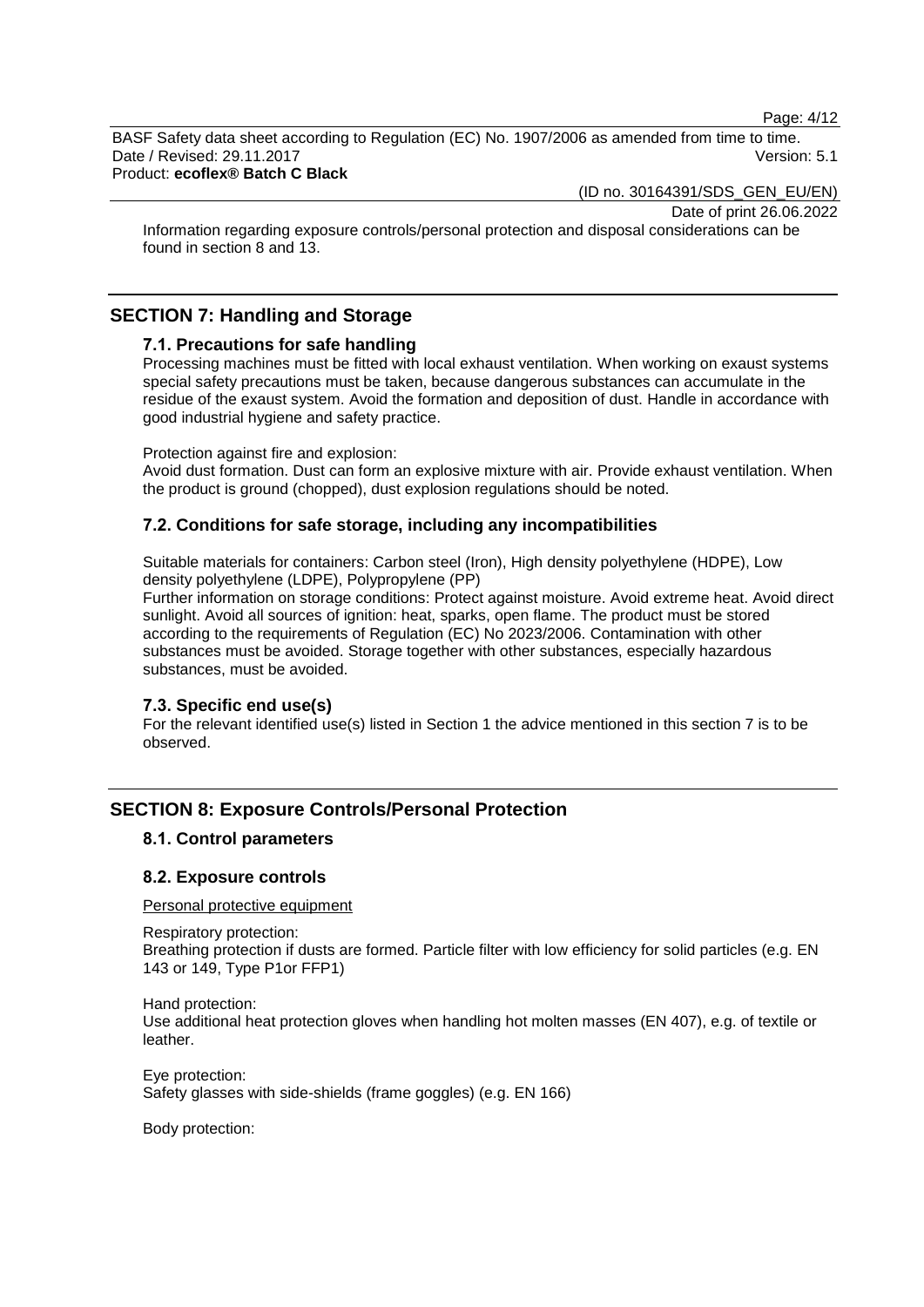Page: 5/12

BASF Safety data sheet according to Regulation (EC) No. 1907/2006 as amended from time to time. Date / Revised: 29.11.2017 Version: 5.1 Product: **ecoflex® Batch C Black**

(ID no. 30164391/SDS\_GEN\_EU/EN)

Date of print 26.06.2022

Body protection must be chosen depending on activity and possible exposure, e.g. apron, protecting boots, chemical-protection suit (according to EN 14605 in case of splashes or EN ISO 13982 in case of dust).

#### General safety and hygiene measures

Avoid contact of molten material with skin. Avoid inhalation of dusts/mists/vapours. Eye wash fountains and safety showers must be easily accessible. Handle in accordance with good industrial hygiene and safety practice. Avoid inhalation of dusts. Hands and/or face should be washed before breaks and at the end of the shift. Consult the company Industrial Hygienist for recommendations on exposure testing and personal protective equipment.

# **SECTION 9: Physical and Chemical Properties**

## **9.1. Information on basic physical and chemical properties**

| Form:                                    | granules                                |              |
|------------------------------------------|-----------------------------------------|--------------|
| Colour:                                  | various, depending on the colourant     |              |
| Odour:                                   | faint specific odour, product specific  |              |
| Odour threshold:                         |                                         |              |
|                                          | not determined                          |              |
| pH value:                                |                                         |              |
|                                          | not applicable                          |              |
| melting range:<br>Boiling range:         | 100 - 120 °C                            | (DIN 53736)  |
|                                          | The substance / product                 |              |
|                                          | decomposes therefore not<br>determined. |              |
| Sublimation point:                       |                                         |              |
|                                          | No applicable information available.    |              |
| Flash point:                             | > 280 °C                                | (ASTM D1929) |
| Evaporation rate:                        |                                         |              |
|                                          | not applicable, The product is a non-   |              |
|                                          | volatile solid.                         |              |
| Flammability:                            | not highly flammable                    |              |
| <b>Flammability of Aerosol Products:</b> |                                         |              |
|                                          | not applicable, the product does not    |              |
|                                          | form flammable aerosoles                |              |
| Lower explosion limit:                   |                                         |              |
|                                          | For solids not relevant for             |              |
|                                          | classification and labelling., As a     |              |
|                                          | result of our experience with this      |              |
|                                          | product and our knowledge of its        |              |
|                                          | composition we do not expect any        |              |
|                                          | hazard as long as the product is used   |              |
|                                          | appropriately and in accordance with    |              |
|                                          | the intended use.                       |              |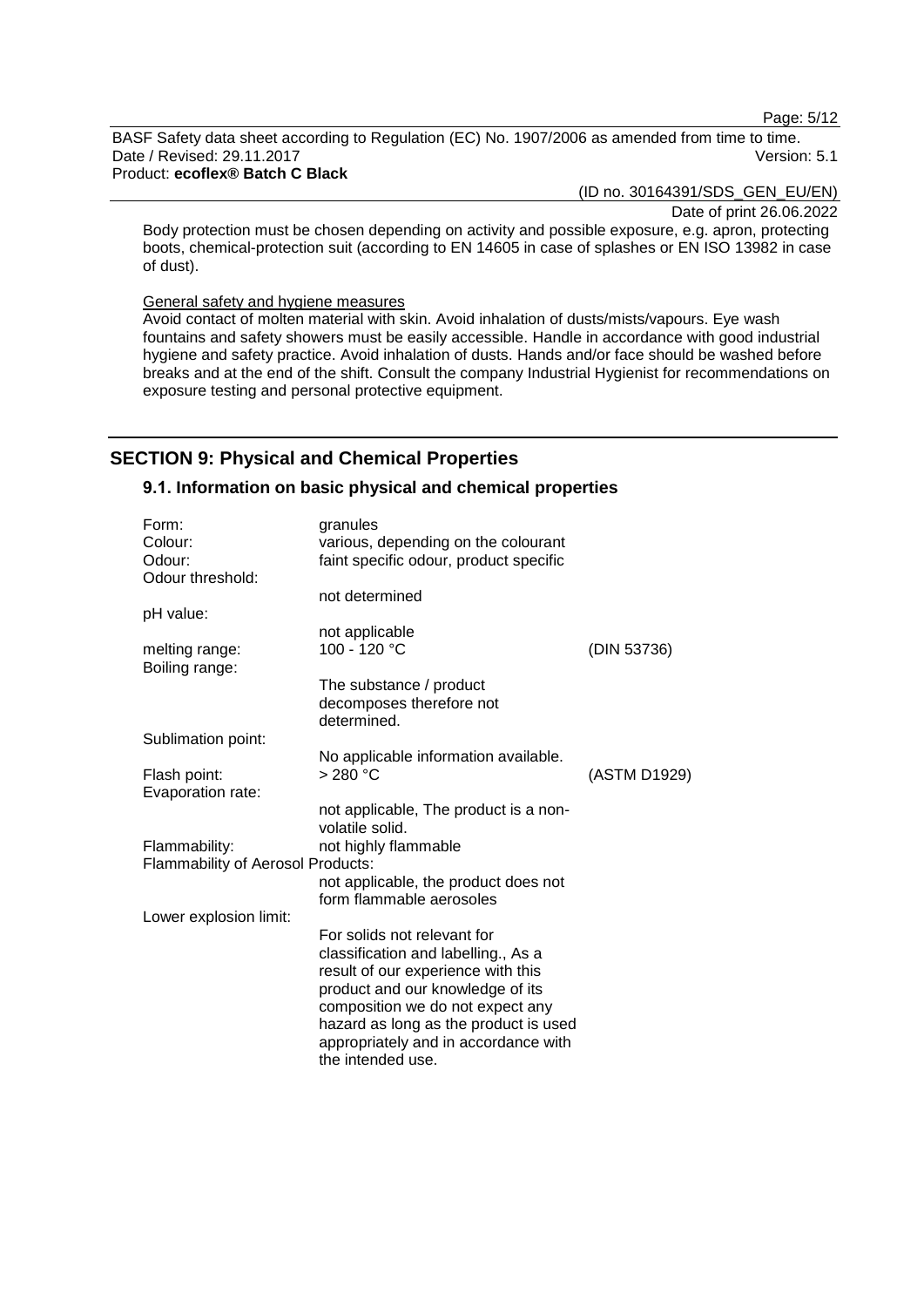Page: 6/12

BASF Safety data sheet according to Regulation (EC) No. 1907/2006 as amended from time to time. Date / Revised: 29.11.2017 Version: 5.1 Product: **ecoflex® Batch C Black**

(ID no. 30164391/SDS\_GEN\_EU/EN)

Date of print 26.06.2022

| Upper explosion limit:            |                                                     |              |  |  |
|-----------------------------------|-----------------------------------------------------|--------------|--|--|
|                                   | For solids not relevant for                         |              |  |  |
|                                   | classification and labelling., As a                 |              |  |  |
|                                   | result of our experience with this                  |              |  |  |
|                                   | product and our knowledge of its                    |              |  |  |
|                                   | composition we do not expect any                    |              |  |  |
|                                   | hazard as long as the product is used               |              |  |  |
|                                   | appropriately and in accordance with                |              |  |  |
|                                   | the intended use.                                   |              |  |  |
|                                   |                                                     |              |  |  |
| Ignition temperature:             | >400 °C                                             | (ASTM D1929) |  |  |
| Vapour pressure:                  |                                                     |              |  |  |
|                                   | not applicable                                      |              |  |  |
| Density:                          | approx. 0.8 - 1.4 g/cm3                             |              |  |  |
|                                   | (20 °C, 1,013 hPa)                                  |              |  |  |
| Relative density:                 | approx. 0.8 - 1.4                                   |              |  |  |
|                                   | (20 °C, 1,013 hPa)                                  |              |  |  |
| Relative vapour density (air):    |                                                     |              |  |  |
|                                   | not applicable, The product is a non-               |              |  |  |
|                                   | volatile solid.                                     |              |  |  |
| Solubility in water:              | insoluble                                           |              |  |  |
|                                   | (20 °C, 1,013 hPa)                                  |              |  |  |
|                                   | Partitioning coefficient n-octanol/water (log Kow): |              |  |  |
|                                   |                                                     |              |  |  |
|                                   | not applicable                                      |              |  |  |
| Self ignition:                    | not self-igniting                                   |              |  |  |
|                                   |                                                     |              |  |  |
| Thermal decomposition: $> 280$ °C |                                                     |              |  |  |
|                                   | To avoid thermal decomposition, do not overheat.    |              |  |  |
| Explosion hazard:                 | not explosive                                       |              |  |  |
| Fire promoting properties:        | not fire-propagating                                |              |  |  |
|                                   |                                                     |              |  |  |
| 9.2. Other information            |                                                     |              |  |  |
| Self heating ability:             | It is not a substance capable of                    |              |  |  |
|                                   | spontaneous heating.                                |              |  |  |
|                                   |                                                     |              |  |  |

#### Bulk density: approx. 500 - 1,000 kg/m3  $(20 °C, 1,013 hPa)$ (DIN 53466)

# **SECTION 10: Stability and Reactivity**

## **10.1. Reactivity**

No hazardous reactions if stored and handled as prescribed/indicated.

## **10.2. Chemical stability**

The product is stable if stored and handled as prescribed/indicated.

# **10.3. Possibility of hazardous reactions**

The product is stable if stored and handled as prescribed/indicated.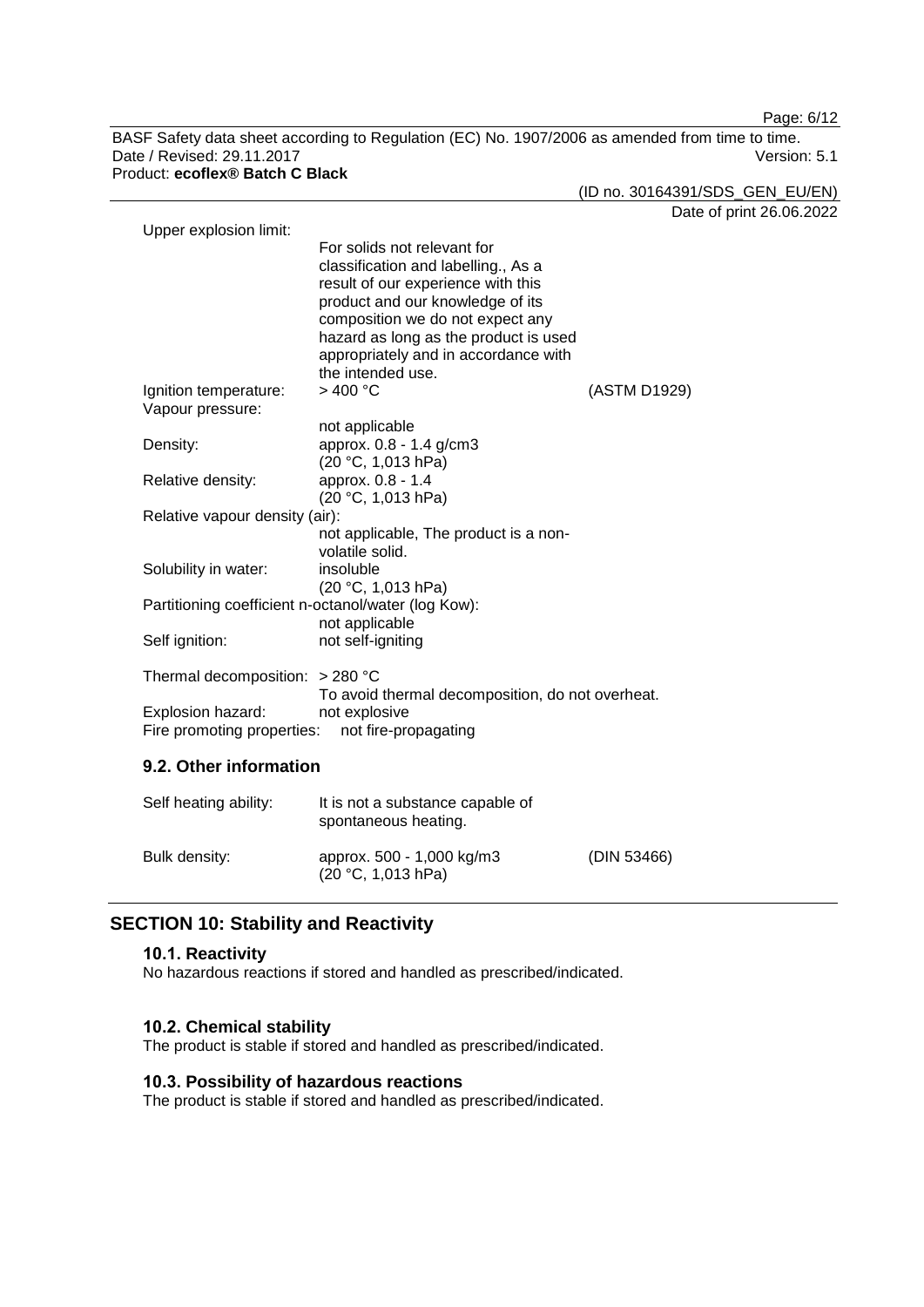Page: 7/12

BASF Safety data sheet according to Regulation (EC) No. 1907/2006 as amended from time to time. Date / Revised: 29.11.2017 **Version: 5.1** Product: **ecoflex® Batch C Black**

(ID no. 30164391/SDS\_GEN\_EU/EN)

Date of print 26.06.2022

#### **10.4. Conditions to avoid**

Avoid extreme heat. Avoid all sources of ignition: heat, sparks, open flame.

## **10.5. Incompatible materials**

Substances to avoid: strong oxidizing agents

## **10.6. Hazardous decomposition products**

Possible decomposition products: At prolonged and/or strong thermal stressing above the decomposition temperature dangerous decomposition products can be formed.

# **SECTION 11: Toxicological Information**

## **11.1. Information on toxicological effects**

Acute toxicity

Assessment of acute toxicity: Virtually nontoxic after a single ingestion.

#### Irritation

Assessment of irritating effects: Not irritating to the skin. Not irritating to the eyes. Based on our experience and the information available, no adverse health effects are expected if handled as recommended with suitable precautions for designated uses.

Experimental/calculated data: Skin corrosion/irritation rabbit: non-irritant (OECD Guideline 404)

Serious eye damage/irritation rabbit: non-irritant (OECD Guideline 405)

#### Respiratory/Skin sensitization

Assessment of sensitization: Skin sensitizing effects were not observed in animal studies.

Experimental/calculated data: modified Buehler test guinea pig: Non-sensitizing. (OECD Guideline 406)

modified Buehler test guinea pig: Non-sensitizing. (OECD Guideline 406)

Germ cell mutagenicity

Assessment of mutagenicity: The substance was not mutagenic in bacteria.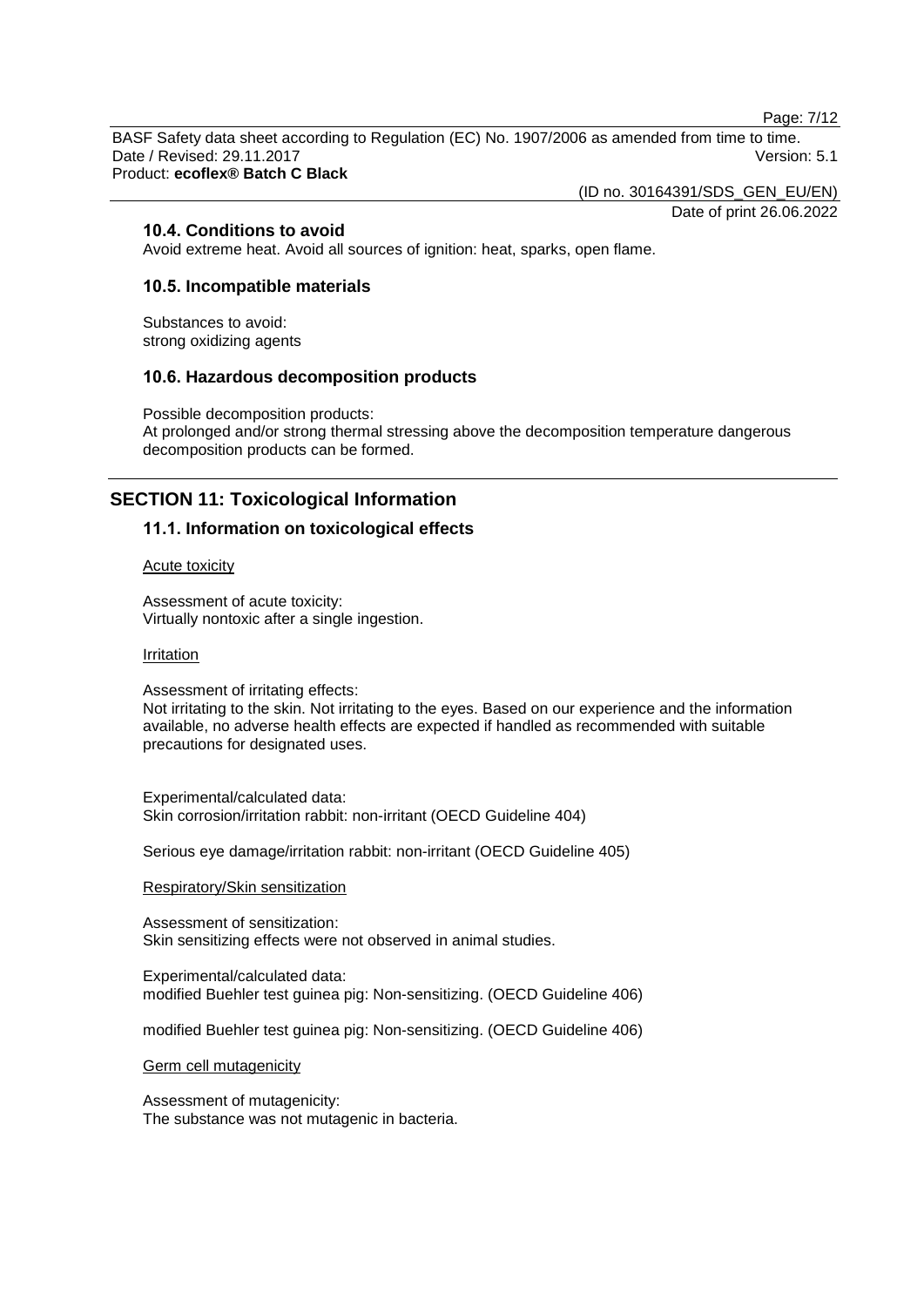Page: 8/12

BASF Safety data sheet according to Regulation (EC) No. 1907/2006 as amended from time to time. Date / Revised: 29.11.2017 **Version: 5.1** Product: **ecoflex® Batch C Black**

> (ID no. 30164391/SDS\_GEN\_EU/EN) Date of print 26.06.2022

#### **Carcinogenicity**

Assessment of carcinogenicity: Based on our experience and the information available, no adverse health effects are expected if handled as recommended with suitable precautions for designated uses.

#### Reproductive toxicity

Assessment of reproduction toxicity: Based on our experience and the information available, no adverse health effects are expected if handled as recommended with suitable precautions for designated uses.

#### Developmental toxicity

Assessment of teratogenicity: Based on our experience and the information available, no adverse health effects are expected if handled as recommended with suitable precautions for designated uses.

#### Specific target organ toxicity (single exposure)

No data available.

Repeated dose toxicity and Specific target organ toxicity (repeated exposure)

Assessment of repeated dose toxicity:

Based on our experience and the information available, no adverse health effects are expected if handled as recommended with suitable precautions for designated uses.

#### Aspiration hazard

No data available.

#### Other relevant toxicity information

Based on our experience and the information available, no adverse health effects are expected if handled as recommended with suitable precautions for designated uses.

# **SECTION 12: Ecological Information**

## **12.1. Toxicity**

Assessment of aquatic toxicity: There is a high probability that the product is not acutely harmful to aquatic organisms. The product has not been tested. The statement has been derived from the structure of the product.

Toxicity to fish: LC50 > 100 mg/l, Leuciscus idus Literature data.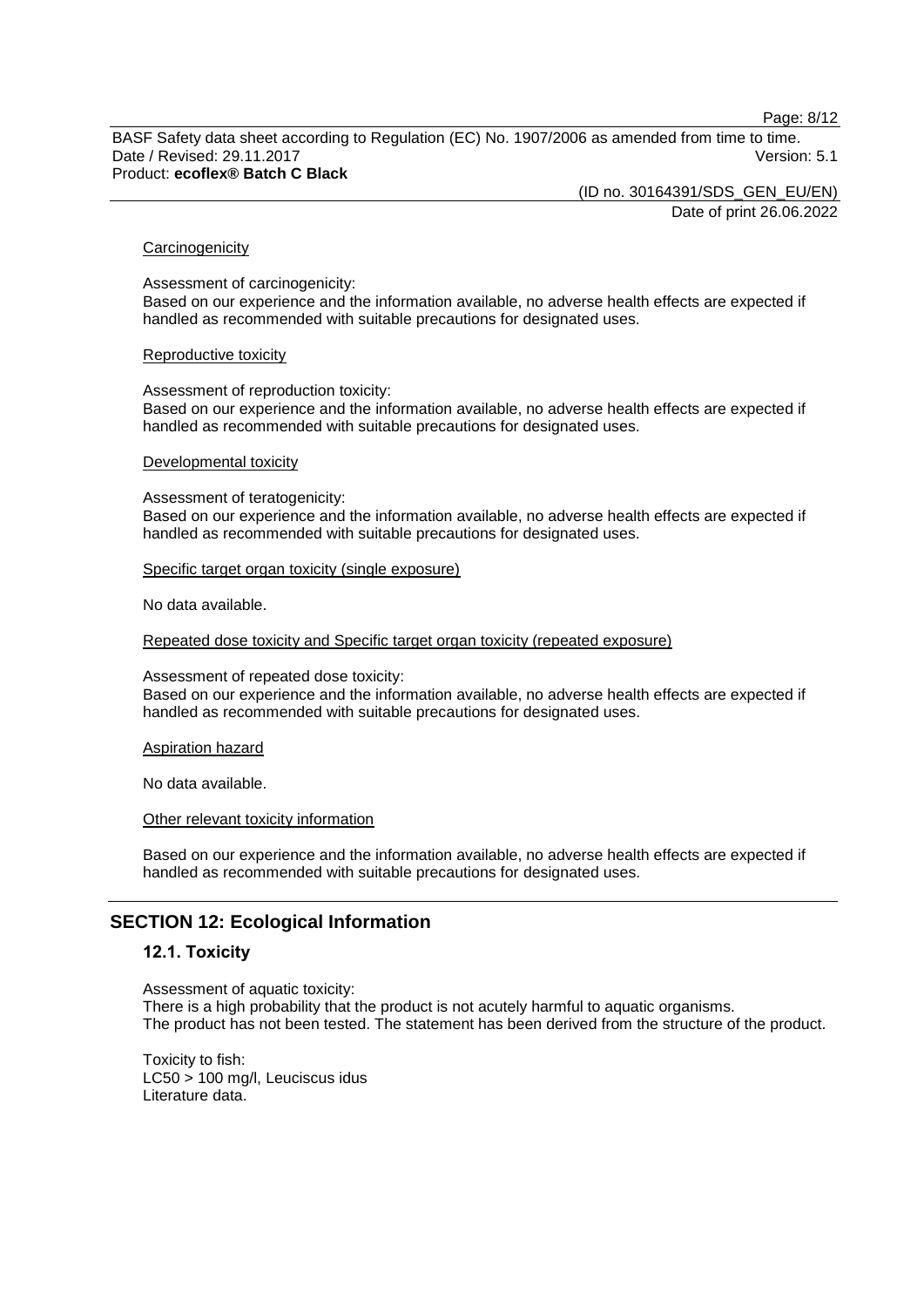Page: 9/12

BASF Safety data sheet according to Regulation (EC) No. 1907/2006 as amended from time to time. Date / Revised: 29.11.2017 **Version: 5.1** Product: **ecoflex® Batch C Black**

(ID no. 30164391/SDS\_GEN\_EU/EN)

Date of print 26.06.2022

Aquatic invertebrates: EC50 (48 h) > 100 mg/l, Daphnia magna Literature data.

Aquatic plants: EC50 > 100 mg/l, Desmodesmus subspicatus Literature data.

Soil living organisms: (14 d), Eisenia foetida (OECD Guideline 207, artificial soil) No effects at the highest test concentration.

Terrestrial plants: Triticum aestivum (OECD Guideline 208) No effects at the highest test concentration.

## **12.2. Persistence and degradability**

Assessment biodegradation and elimination (H2O): The product is biodegradable.

Elimination information: 90 - 100 % CO2 formation relative to the theoretical value (124 d) (ISO 14855) (aerobic, soil)

# **12.3. Bioaccumulative potential**

Bioaccumulation potential: Because of the product's consistency and low water solubility, bioavailability is improbable.

# **12.4. Mobility in soil**

Assessment transport between environmental compartments: Adsorption in soil: Study scientifically not justified.

# **12.5. Results of PBT and vPvB assessment**

The product does not fulfill the criteria for PBT (Persistent/bioaccumulative/toxic) and vPvB (very persistent/very bioaccumulative).

## **12.6. Other adverse effects**

The product does not contain substances that are listed in Annex I of Regulation (EC) 2037/2000 on substances that deplete the ozone layer.

# **12.7. Additional information**

Add. remarks environm. fate & pathway: At the present state of knowledge, no negative ecological effects are expected.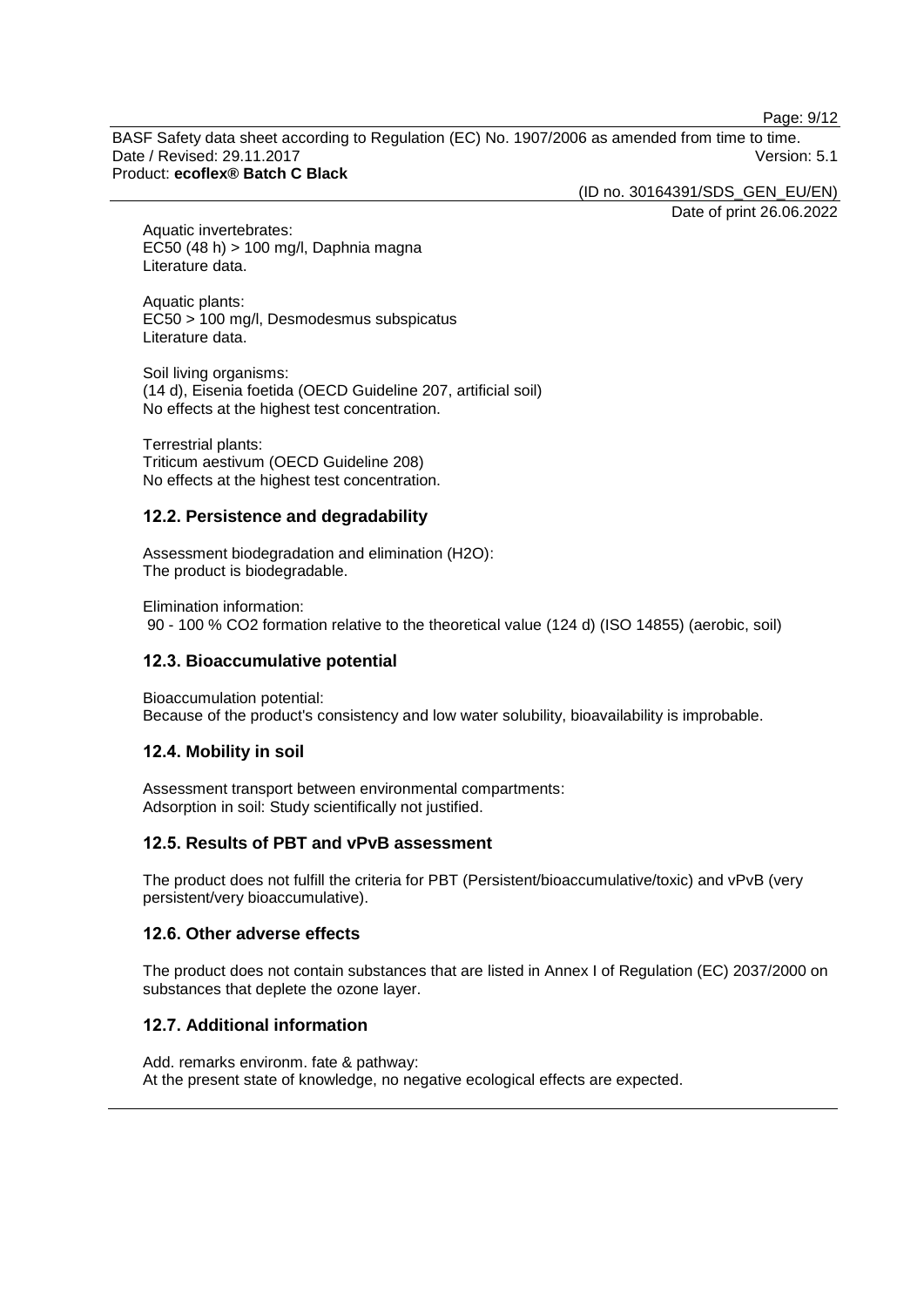Page: 10/12

BASF Safety data sheet according to Regulation (EC) No. 1907/2006 as amended from time to time. Date / Revised: 29.11.2017 **Version: 5.1** Product: **ecoflex® Batch C Black**

> (ID no. 30164391/SDS\_GEN\_EU/EN) Date of print 26.06.2022

# **SECTION 13: Disposal Considerations**

# **13.1. Waste treatment methods**

Check for possible recycling. Observe national and local legal requirements.

Contaminated packaging: Contaminated packaging should be emptied as far as possible and disposed of in the same manner as the substance/product. Completely emptied packagings can be given for recycling.

# **SECTION 14: Transport Information**

#### **Land transport**

#### ADR

| UN number:<br>UN proper shipping name:<br>Transport hazard class(es):<br>Packing group:<br>Environmental hazards:<br>Special precautions for<br>user | Not classified as a dangerous good under transport regulations<br>Not applicable<br>Not applicable<br>Not applicable<br>Not applicable<br>Not applicable<br>None known |
|------------------------------------------------------------------------------------------------------------------------------------------------------|------------------------------------------------------------------------------------------------------------------------------------------------------------------------|
| <b>RID</b>                                                                                                                                           |                                                                                                                                                                        |
| UN number:<br>UN proper shipping name:<br>Transport hazard class(es):<br>Packing group:<br>Environmental hazards:<br>Special precautions for<br>user | Not classified as a dangerous good under transport regulations<br>Not applicable<br>Not applicable<br>Not applicable<br>Not applicable<br>Not applicable<br>None known |
| Inland waterway transport<br><b>ADN</b>                                                                                                              |                                                                                                                                                                        |
| UN number:<br>UN proper shipping name:<br>Transport hazard class(es):<br>Packing group:<br>Environmental hazards:                                    | Not classified as a dangerous good under transport regulations<br>Not applicable<br>Not applicable<br>Not applicable<br>Not applicable<br>Not applicable               |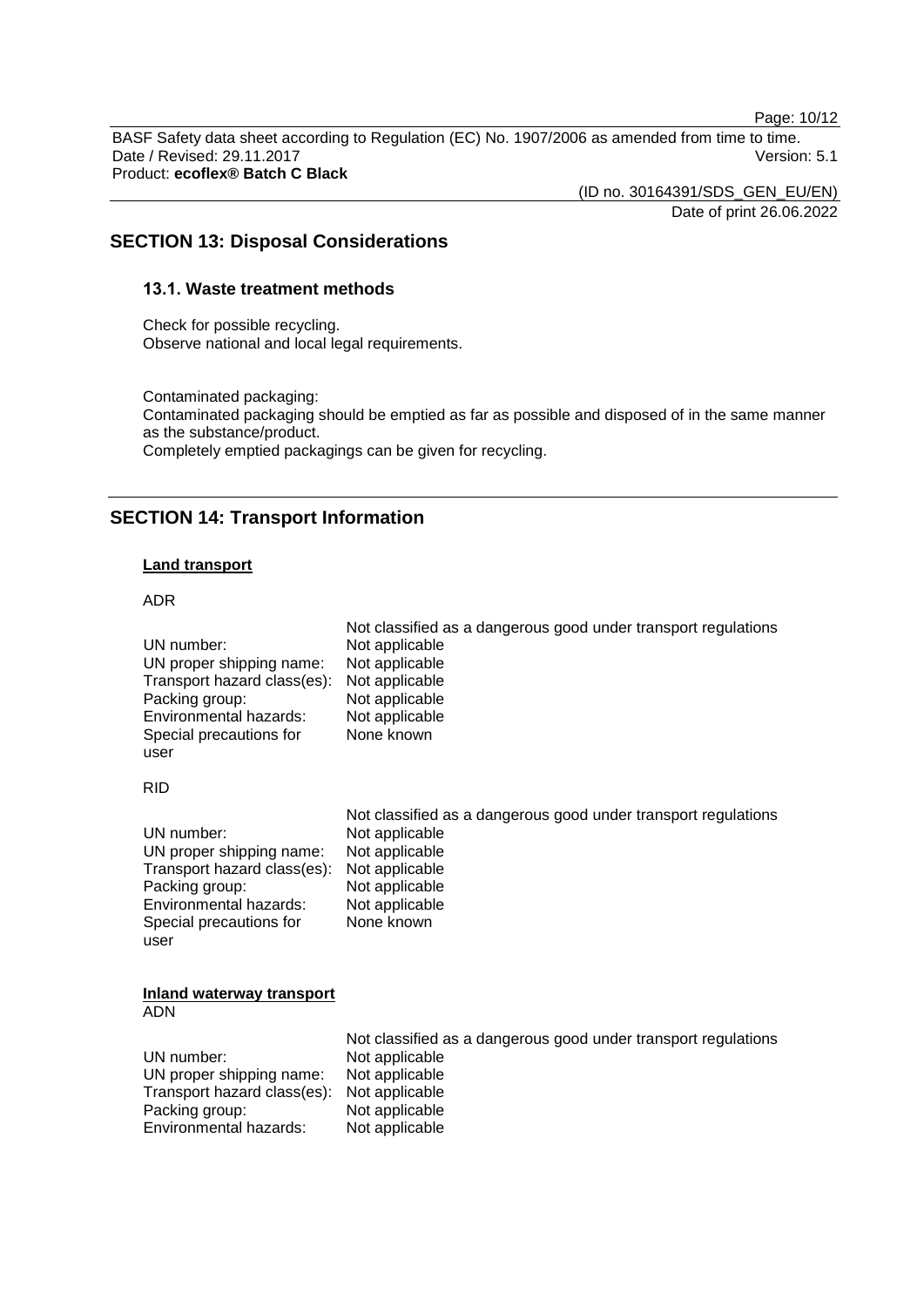Page: 11/12

BASF Safety data sheet according to Regulation (EC) No. 1907/2006 as amended from time to time. Date / Revised: 29.11.2017 Version: 5.1 Product: **ecoflex® Batch C Black**

(ID no. 30164391/SDS\_GEN\_EU/EN)

Date of print 26.06.2022

Special precautions for user: None known

Transport in inland waterway vessel Not evaluated

## **Sea transport**

#### IMDG

|                                            | Not classified as a dangerous good under transport regulations |
|--------------------------------------------|----------------------------------------------------------------|
| UN number:                                 | Not applicable                                                 |
| UN proper shipping name:                   | Not applicable                                                 |
| Transport hazard class(es): Not applicable |                                                                |
| Packing group:                             | Not applicable                                                 |
| Environmental hazards:                     | Not applicable                                                 |
| Special precautions for                    | None known                                                     |
| user                                       |                                                                |

#### **Air transport**

IATA/ICAO

|                                            | Not classified as a dangerous good under transport regulations |
|--------------------------------------------|----------------------------------------------------------------|
| UN number:                                 | Not applicable                                                 |
| UN proper shipping name:                   | Not applicable                                                 |
| Transport hazard class(es): Not applicable |                                                                |
| Packing group:                             | Not applicable                                                 |
| Environmental hazards:                     | Not applicable                                                 |
| Special precautions for                    | None known                                                     |
| user                                       |                                                                |

## **14.1. UN number**

See corresponding entries for "UN number" for the respective regulations in the tables above.

#### **14.2. UN proper shipping name**

See corresponding entries for "UN proper shipping name" for the respective regulations in the tables above.

## **14.3. Transport hazard class(es)**

See corresponding entries for "Transport hazard class(es)" for the respective regulations in the tables above.

# **14.4. Packing group**

See corresponding entries for "Packing group" for the respective regulations in the tables above.